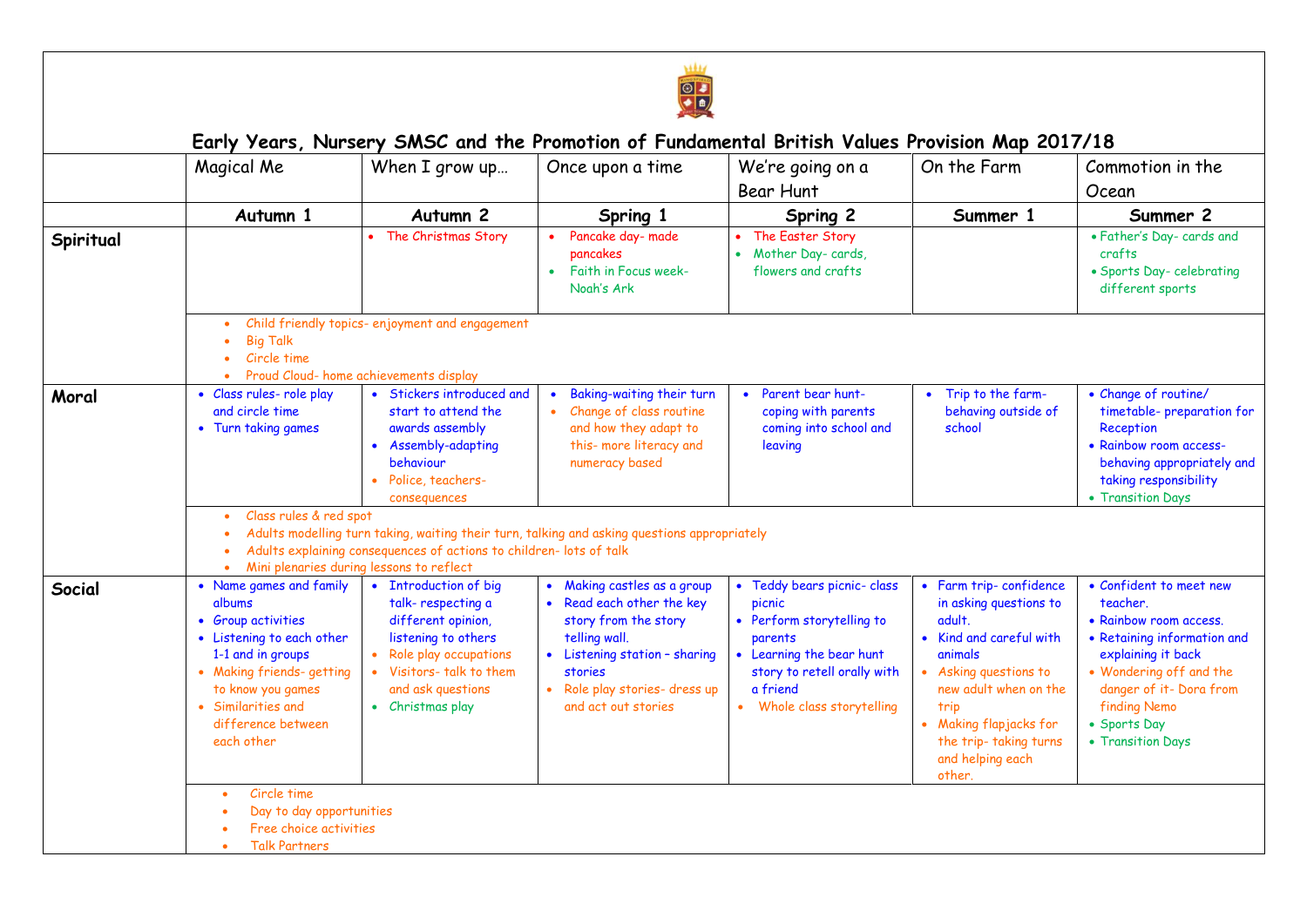|                                     | Play time<br>$\bullet$                                                                                                                                                                                            |                                                                |                                                                                                                                                    |                 |                                                                                   |                                             |  |  |
|-------------------------------------|-------------------------------------------------------------------------------------------------------------------------------------------------------------------------------------------------------------------|----------------------------------------------------------------|----------------------------------------------------------------------------------------------------------------------------------------------------|-----------------|-----------------------------------------------------------------------------------|---------------------------------------------|--|--|
| Cultural                            | Partner/ Group work<br>$\bullet$<br>• Similarities and<br>difference between each<br>other in school and<br>outside (skin colours)                                                                                | • Diwali-parent<br>engagement day -<br>tasting food and crafts | • Faith in Focus week-<br>Noah's Ark and Indian<br>dancing<br>Chinese New Year-<br>$\bullet$<br>parent engagement day -<br>tasting food and crafts | • Easter crafts | • Tasting different<br>foods from around<br>the world (farms<br>around the world) | • Stories from other<br>cultures            |  |  |
|                                     |                                                                                                                                                                                                                   |                                                                | • Fundamental British Values                                                                                                                       |                 |                                                                                   |                                             |  |  |
| Democracy                           | Circle Time- discussing feelings, how to be a well behaved person, how to be a good friends etc<br>$\bullet$                                                                                                      |                                                                |                                                                                                                                                    |                 |                                                                                   |                                             |  |  |
| Rule of Law                         | Classroom rules & expectations<br>$\bullet$<br>Red spot- consequence for breaking the classroom rules<br>$\bullet$<br>Rewards- stickers & certificates for doing the right thing<br>$\bullet$                     |                                                                |                                                                                                                                                    |                 |                                                                                   |                                             |  |  |
| <b>Individual</b><br>Liberty        | $\bullet$                                                                                                                                                                                                         |                                                                | Nursery ethos of free choice-children independently choosing activities that are out                                                               |                 |                                                                                   |                                             |  |  |
| Mutual<br>Respect                   | Big Talk- speaking and listening to each other in an appropriate manner<br>$\bullet$<br>Respecting the opinion of each other<br>Taking turns to speak<br>Treating each other nicely and always using manners<br>٠ |                                                                |                                                                                                                                                    |                 |                                                                                   |                                             |  |  |
| Tolerance of<br>different<br>Faiths | Circle Time -<br>$\bullet$<br>similarities and<br>difference between<br>each other in school<br>and outside (skin<br>colours)                                                                                     |                                                                |                                                                                                                                                    |                 |                                                                                   | Stories from other<br>$\bullet$<br>cultures |  |  |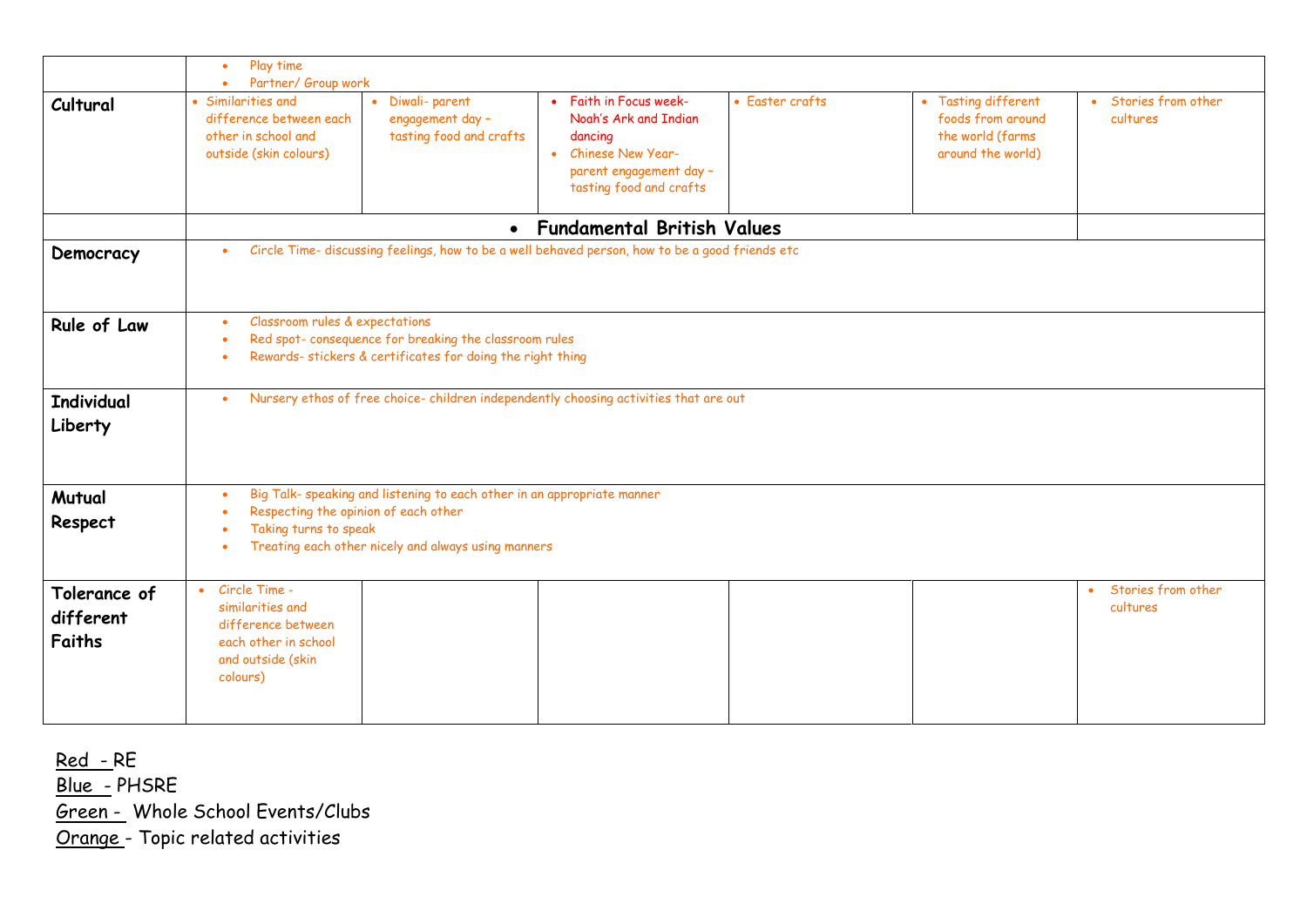

|           | Me, Myself and I<br>Transport                                                                             | Let's celebrate                                                                                                                                     | <b>Blast off</b>                                                                                    | Amazing animals                                                                                                                                                                              | Giants and fairies                                                                              | A bug's life                                                    |
|-----------|-----------------------------------------------------------------------------------------------------------|-----------------------------------------------------------------------------------------------------------------------------------------------------|-----------------------------------------------------------------------------------------------------|----------------------------------------------------------------------------------------------------------------------------------------------------------------------------------------------|-------------------------------------------------------------------------------------------------|-----------------------------------------------------------------|
|           | Autumn 1                                                                                                  | Autumn <sub>2</sub><br>Spring 1                                                                                                                     |                                                                                                     | Spring 2                                                                                                                                                                                     | Summer 1                                                                                        | Summer 2                                                        |
| Spiritual | Birthday's and own<br>experiences<br>What is a Religious<br>Festival?<br>Celebrate a Christian<br>Weddina | Bonfire night<br>Christmas<br>New Year                                                                                                              | Faith in focus week -<br>Noah's ark.<br>Medals for independent<br>choices.                          | Easter - hot cross buns, as a special artefact, Story of<br>Jesus's death and resurrection<br>Reflections on learning and activities completed<br>(children take ownership).<br>Mother's day |                                                                                                 | Reflect on growth and<br>learning in Reception.<br>Father's day |
|           |                                                                                                           |                                                                                                                                                     | Big talk, news and discussion on own experiences.                                                   |                                                                                                                                                                                              |                                                                                                 |                                                                 |
|           |                                                                                                           |                                                                                                                                                     | Reach for the stars wall for home achievements.                                                     |                                                                                                                                                                                              |                                                                                                 |                                                                 |
| Moral     | Learning about the traffic light behaviour system<br>Class rules.<br>Golden ticket.                       |                                                                                                                                                     | Consequences of actions.<br>Understanding right and<br>wrong.<br>Medals for independent<br>choices. | Mini plenaries to reflect<br>on learning.                                                                                                                                                    | Sponsor event<br>Confident in their own<br>choices.<br>Proud of their work and<br>achievements. | New rules and differences<br>in transition to Year 1.           |
|           |                                                                                                           |                                                                                                                                                     | Praise and rewards - Stickers, certificates,                                                        |                                                                                                                                                                                              |                                                                                                 |                                                                 |
|           |                                                                                                           |                                                                                                                                                     | Reach for the stars wall for home achievements.                                                     |                                                                                                                                                                                              |                                                                                                 |                                                                 |
| Social    | Trip to Manchester<br>airport.<br>First responder visit.<br>Transport field hunt.                         | Autumn walk.<br>Outdoor races.<br>Play practise - change in<br>routine.                                                                             | Alien field hunt.                                                                                   | Trip to Chester Zoo.<br>Caring for animals and<br>pets.                                                                                                                                      | Sponsor event<br>Making potions.<br>Feelings of others.                                         | Bug field hunt.<br>Sports day                                   |
|           |                                                                                                           |                                                                                                                                                     | Circle time<br>$\bullet$                                                                            |                                                                                                                                                                                              |                                                                                                 |                                                                 |
|           |                                                                                                           |                                                                                                                                                     | Day to day playing opportunities<br>Talk partners<br>Playtime<br>Group work                         |                                                                                                                                                                                              |                                                                                                 |                                                                 |
| Cultural  | School council - voting.<br><b>Harvest Festival</b>                                                       | Celebrate the Hindu<br><b>Festival of Diwali</b><br><b>Traditions at Christmas</b><br>Remembrance day<br>Children in Need<br>Keystrings & Pantomime | Chinese New Year - Parent<br>engagement.<br>Faith in focus week -<br>Noah's ark.<br>Pancakes        | Artist from around the<br>world.                                                                                                                                                             | Stories from around the<br>world.                                                               | Foods from around the<br>world.                                 |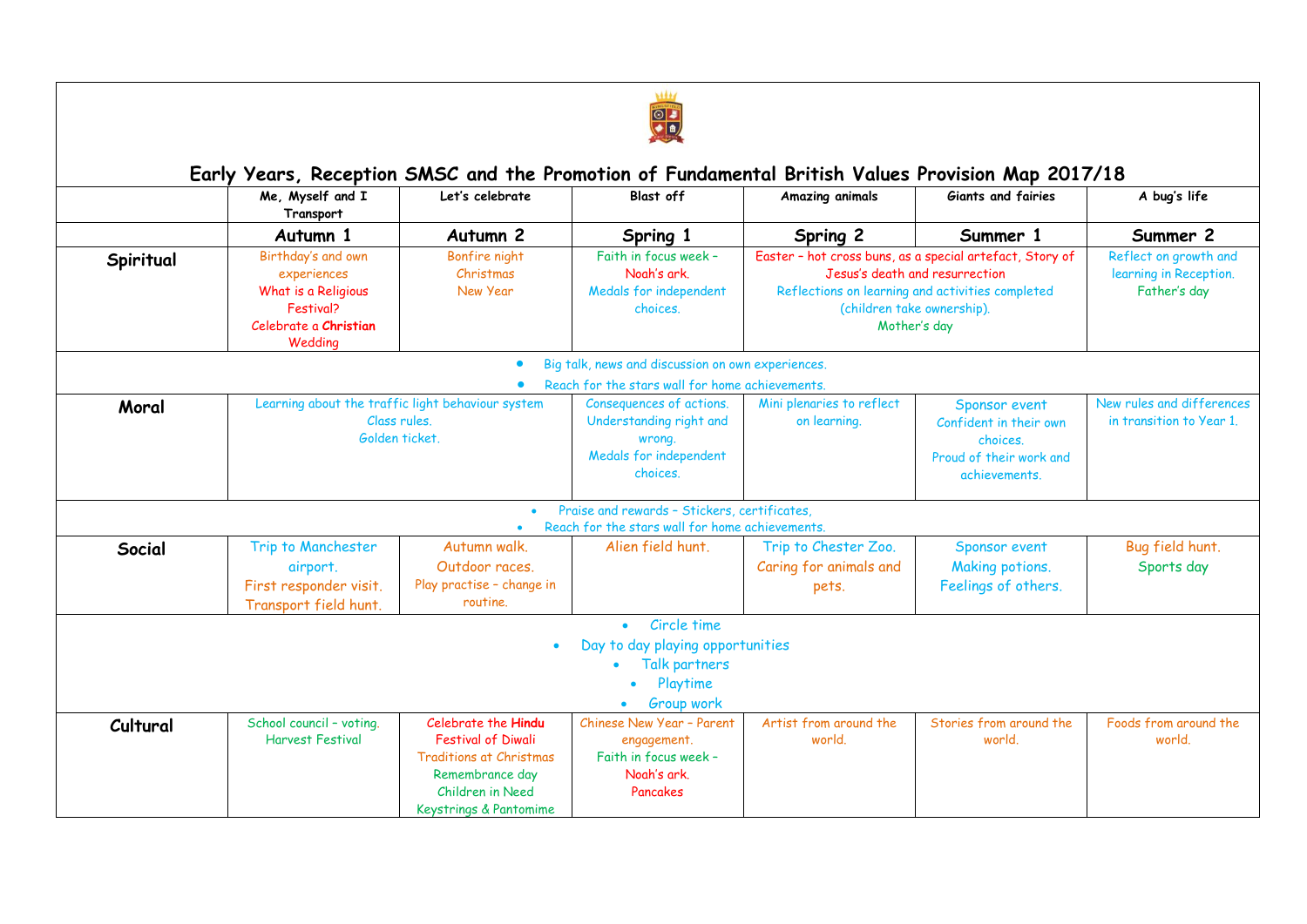|                                  | <b>Fundamental British Values</b>                                                                                                                                                                                                          |                                                                                                       |                                                                                              |                                                    |                                                                         |                                                           |
|----------------------------------|--------------------------------------------------------------------------------------------------------------------------------------------------------------------------------------------------------------------------------------------|-------------------------------------------------------------------------------------------------------|----------------------------------------------------------------------------------------------|----------------------------------------------------|-------------------------------------------------------------------------|-----------------------------------------------------------|
| Democracy                        |                                                                                                                                                                                                                                            |                                                                                                       | Debate - Do aliens exist?                                                                    | Debate - Is it fair to keep<br>animals in the zoo? | Debate - Is it fair to not<br>like someone because of<br>how they look? | Debate - Is it wrong to kill<br>an insect if you see one? |
| Rule of Law                      | Learning about the traffic light behaviour system<br>Class rules.<br>Consequences of actions.<br>Understanding right and wrong.<br>New rules and differences in transition to Year 1.<br>School council - voting. (Autumn 1).<br>$\bullet$ |                                                                                                       |                                                                                              |                                                    |                                                                         |                                                           |
| <b>Individual Liberty</b>        | EYFS area choices.<br>$\bullet$<br>Independence with tasks, resources, choices of areas to work in.<br>$\bullet$                                                                                                                           |                                                                                                       |                                                                                              |                                                    |                                                                         |                                                           |
| <b>Mutual Respect</b>            | Speaking and listening activities.<br>Talking partners.<br>Big talk - links with home.<br>Manners - snack time.<br>Listening to opinions of others.<br><b>Healthy Sports Week</b>                                                          |                                                                                                       |                                                                                              |                                                    |                                                                         |                                                           |
| Tolerance of<br>different Faiths | Awards assembly.                                                                                                                                                                                                                           | Celebrate the Hindu<br><b>Festival of Diwali</b><br><b>Traditions at Christmas</b><br>Remembrance day | Chinese New Year - Parent<br>engagement.<br>Faith in focus week -<br>Noah's ark.<br>Pancakes | Artist from around the<br>world.                   | Stories from around the<br>world.                                       | Foods from around the<br>world.                           |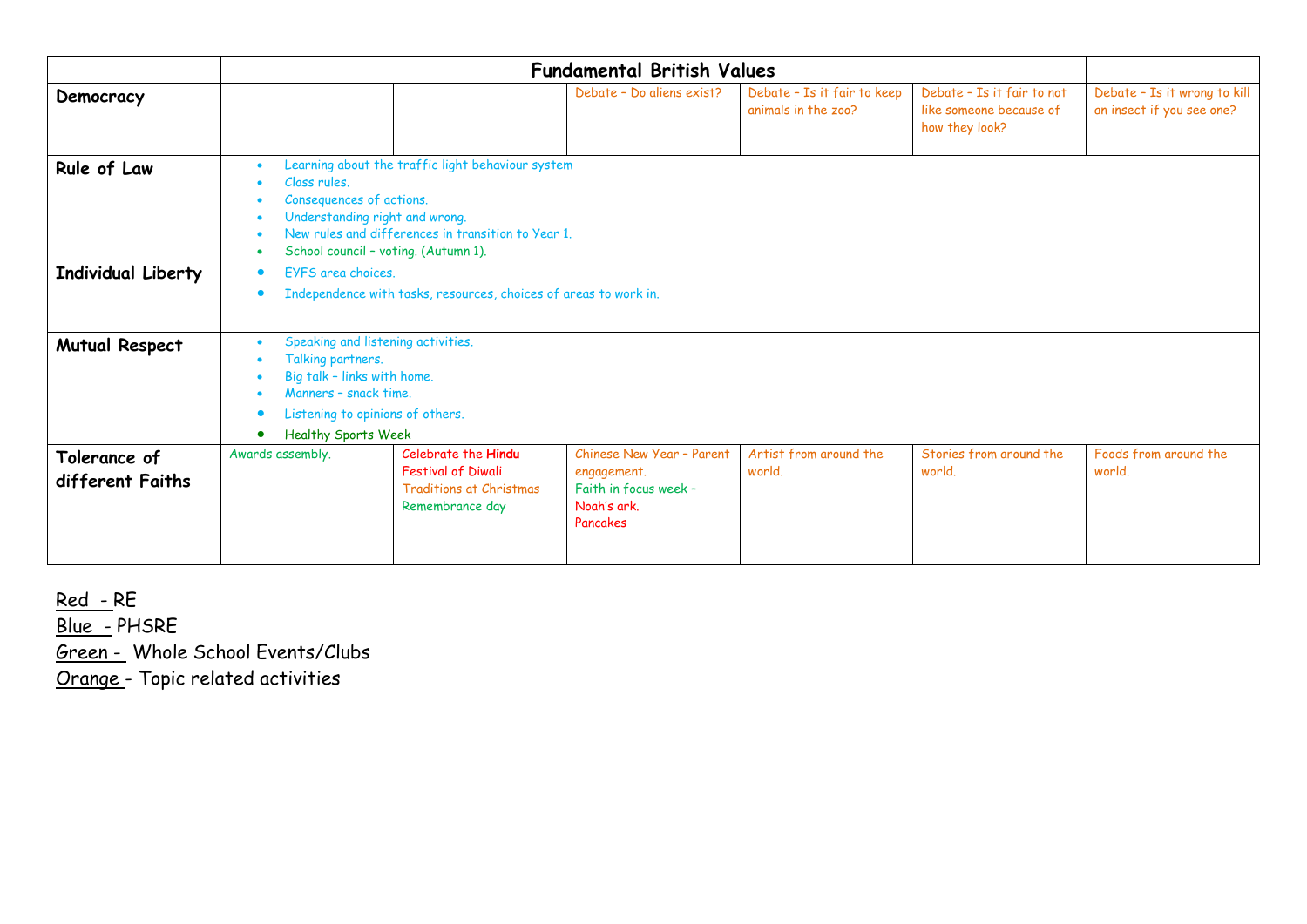

|           | Swings, Slides and<br><b>Roundabouts</b>                                                              | I don't care what<br>the weatherman<br>says                                                                                                                           | Jurassic Park                                                                                                                                                                                                                              | Castle Life                                                                                                               | <b>Treasure Island</b>                                                                                                                                            | Under the sea/At the<br>seaside                                                                                                            |
|-----------|-------------------------------------------------------------------------------------------------------|-----------------------------------------------------------------------------------------------------------------------------------------------------------------------|--------------------------------------------------------------------------------------------------------------------------------------------------------------------------------------------------------------------------------------------|---------------------------------------------------------------------------------------------------------------------------|-------------------------------------------------------------------------------------------------------------------------------------------------------------------|--------------------------------------------------------------------------------------------------------------------------------------------|
|           | Autumn 1                                                                                              | Autumn 2                                                                                                                                                              | Spring 1                                                                                                                                                                                                                                   | Spring 2                                                                                                                  | Summer 1                                                                                                                                                          | Summer 2                                                                                                                                   |
| Spiritual | Role play- Café/Picnic<br><b>Tent</b><br>Create a piece of<br>playground equipment                    | Judaism - why do Jews<br>celebrate Hannukah?<br>Christianity<br>Christmas - gifts and<br>giving.<br>Role play- Toy shop/<br>Christmas Grotto<br>Christmas productions | Christianity - what makes<br>Jesus a good leader?<br>Role play - Dinosaur<br>Museum/ Dinosaur Dig<br>Create a dinosaur world<br>box                                                                                                        | Christianity - What<br>do Christians do to<br>celebrate Easter?<br>Role play - Castle<br>Create stained glass<br>windows  | Role play - Pirate Ship<br>Create a 3d treasure<br>island map                                                                                                     | Role play - Aquarium<br>Create Punch and Judy puppets                                                                                      |
| Moral     | Circle time: rules and<br>expectations, behaviour<br>and the traffic lights.<br><b>Reward Systems</b> | SEAL stories- unkind/kind.<br>Debate- Is the big bad wolf<br>really bad or just<br>misunderstood?<br><b>Reward Systems</b>                                            | <b>Reward Systems</b>                                                                                                                                                                                                                      | Debate - Should Sir<br><b>Charlie Stinky Socks</b><br>enter the castle?<br><b>Reward Systems</b>                          | Assembly- good/ bad<br>pirates.<br>Debate - Are pirates good<br>or bad? (Consequences of<br>behaviour and actions)<br><b>Reward Systems</b>                       | <b>Reward Systems</b>                                                                                                                      |
| Social    | Visit from the school<br>nurse to promote personal<br>hygiene.<br>Identify and name<br>emotions.      | Autumn walk.<br><b>Library Visit</b><br>Remembrance Day<br>Christmas Artwork displayed<br>in the town hal<br>Visitor - Toy Workshop                                   | Mother's Day-special<br>person.<br>Invite a visitor in from<br>the community.<br>Library visit.<br>Caring for members of<br>the family.<br><b>Library Visit</b><br>Visit to Manchester<br><b>Museum</b><br>Label the parts of the<br>body. | Show and tell-hobbies/<br>clubs/ outside school.<br><b>Library Visit</b>                                                  | Developing personal goals<br>for when on the<br>playground.<br>Discuss strengths (sports<br>day)<br>Set goal to achieve before<br>year 2.<br><b>Library Visit</b> | Library borrowing and returning<br>books.<br>Creative activity to encourage<br>resolution.<br><b>Library Visit</b><br>Visit to Blue Planet |
| Cultural  |                                                                                                       | Parent Engagement Day<br><b>Guy Fawkes</b>                                                                                                                            | Faith in Focus Week<br>Stories from different<br>cultures<br>Craft Club                                                                                                                                                                    | Transitioning from a<br>Prince to a King and<br>Princess to Queen.<br>Parent Engagement Day<br>History of the<br>monarchy |                                                                                                                                                                   | Parent Engagement Day<br>Sports Day                                                                                                        |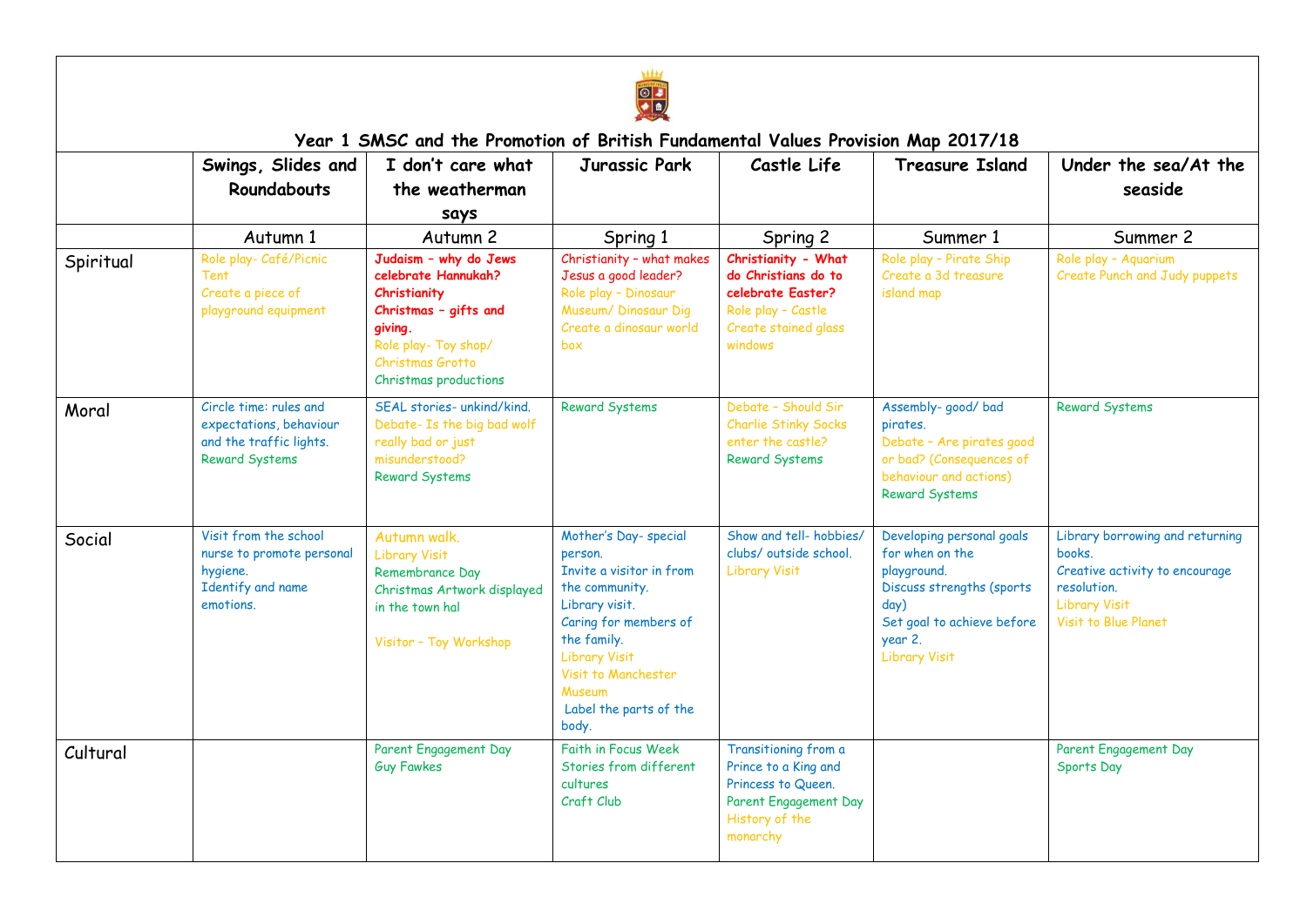|                                     |                                                                                                                                                                           |                                                                                                                                         | <b>Fundamental British Values</b>                                                                  |                                                             |                                                                                                    |                                                                                                                 |
|-------------------------------------|---------------------------------------------------------------------------------------------------------------------------------------------------------------------------|-----------------------------------------------------------------------------------------------------------------------------------------|----------------------------------------------------------------------------------------------------|-------------------------------------------------------------|----------------------------------------------------------------------------------------------------|-----------------------------------------------------------------------------------------------------------------|
| Democracy                           | Puppet role-play -<br>situations to be resolved<br>in small groups.<br><b>Picking Class</b><br>representative for school<br>council<br>Voting for the school<br>monitors. | Casting for Christmas Play                                                                                                              | <b>Picking Class</b><br>representative for school<br>council<br>Voting for the school<br>monitors. | Voted for our favourite<br>writing crowns.                  | <b>Picking Class</b><br>representative for school<br>council<br>Voting for the school<br>monitors. | Voting for class rewards- end of<br>year treat                                                                  |
| Rule of Law                         | Development of the class<br>rules.<br>Debate - Looking after<br>the environment -<br>littering/graffiti etc.                                                              | Development of the class<br>rules.                                                                                                      | Development of the class<br>rules.                                                                 | Development of the<br>class rules.                          | Development of the class<br>rules.                                                                 | Creating water safety posters in<br>teams.<br>How to be safe at the seaside.<br>Development of the class rules. |
| <b>Individual</b><br>Liberty        | E-safety.<br>Freedom of choice for<br>provisional learning<br>activities                                                                                                  | Debate- Should Little Red<br>Riding Hood have gone into<br>the woods alone?<br>Freedom of choice for<br>provisional learning activities | E-safety.<br>Freedom of choice for<br>provisional learning<br>activities                           | Freedom of choice for<br>provisional learning<br>activities | E-safety.<br>Freedom of choice for<br>provisional learning<br>activities                           | Debate - Pollution and resources<br>Freedom of choice for<br>provisional learning activities                    |
| Mutual<br>Respect                   | Turn taking/ sharing at<br>the park.                                                                                                                                      | Circle Time - tolerance of<br>others                                                                                                    | Debate - Why do you<br>think dinosaurs became<br>extinct? (Tolerance of<br>others opinion)         | Anti-bullying.                                              | Circle Time - Listening to<br>others                                                               | The Rainbow Fish                                                                                                |
| Tolerance of<br>different<br>Faiths |                                                                                                                                                                           |                                                                                                                                         | <b>Faith in Focus Week</b><br>Stories from different<br>cultures                                   | Buddism - The Life of<br>the Buddha                         | <b>Judaism</b><br>The Torah and Tradition.                                                         | Judaism<br>Use the story of Moses and the<br>Burning Bush to explore puzzling<br>questions                      |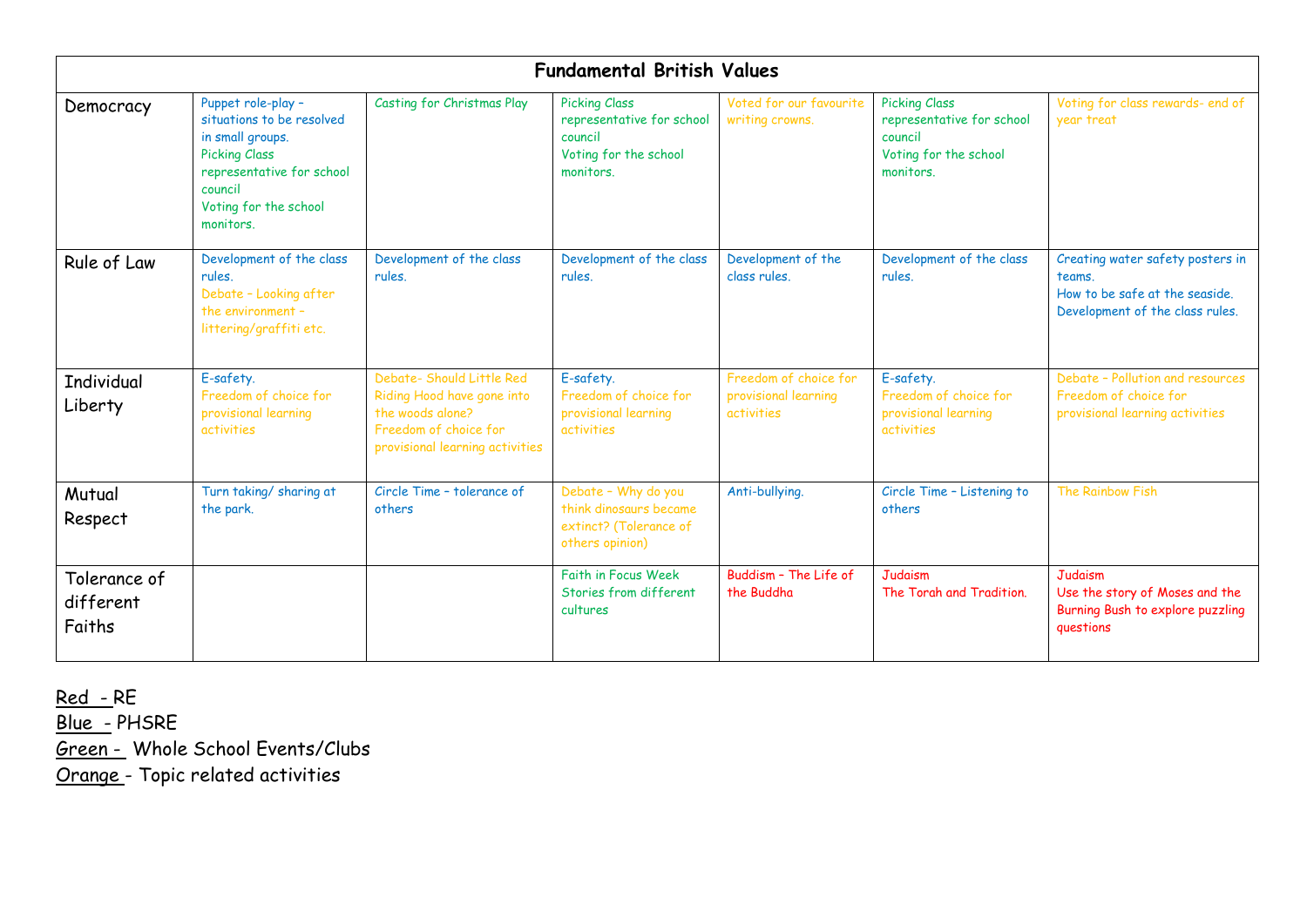

## **Year 2 SMSC and the Promotion of Fundamental British Values Provision Map 2017/18**

|           | Autumn 1                                                                                                          | Autumn <sub>2</sub>                                                                                                                                                                                | Spring 1                                                                                                                                                  | Spring 2                                                                                                                | Summer 1                                                                                                                                                      | Summer 2                                                |  |
|-----------|-------------------------------------------------------------------------------------------------------------------|----------------------------------------------------------------------------------------------------------------------------------------------------------------------------------------------------|-----------------------------------------------------------------------------------------------------------------------------------------------------------|-------------------------------------------------------------------------------------------------------------------------|---------------------------------------------------------------------------------------------------------------------------------------------------------------|---------------------------------------------------------|--|
| Spiritual |                                                                                                                   | Hinduism and Christianity - Research and explore the<br>lives of Mohandas Ghandi and Sister Francis Dominica.<br>Circle Time - How am I? What is special about me?<br>Difference and similarities. |                                                                                                                                                           | Faith in Focus - Judaism<br>Learn about Faster and<br>Sikhism - learn about Seva.<br>the Christian Faith.<br>(Hannukah) |                                                                                                                                                               | Christanity - learn about sorrow and joy, who is Jesus. |  |
|           |                                                                                                                   |                                                                                                                                                                                                    |                                                                                                                                                           | Faster celebrations /<br>assemblies and artwork.                                                                        | Circle Time - What do I want to achieve next? (in Year<br>3). What have I learnt in Year 2? Reflection.                                                       |                                                         |  |
|           | Christmas Productions / assemblies.                                                                               |                                                                                                                                                                                                    | The Art of Islam<br>Circle Time - What does it<br>mean to be positive?<br>What am I good at?                                                              |                                                                                                                         | Circle Time - Setting<br>targets (aims and goals).                                                                                                            |                                                         |  |
| Moral     | Handprint canvas to show teamwork.<br>House Points - Chn decide on teams and receive awards<br>as part of a team. |                                                                                                                                                                                                    | Faster - To think about<br>What makes someone a                                                                                                           |                                                                                                                         | To think about how positive behaviour impacts on                                                                                                              |                                                         |  |
|           |                                                                                                                   |                                                                                                                                                                                                    | superhero?                                                                                                                                                | forgiveness and why it is<br>important?                                                                                 | learning.                                                                                                                                                     |                                                         |  |
| Social    | Wrote a class set of rules.<br>Christmas Parent Engagement Day.<br>Reading Buddies,                               |                                                                                                                                                                                                    | <b>Intersports Day with</b><br>other schools in Biddulph.<br>Circle Time - What part<br>do I play in the world?<br>How can I contribute to<br>the planet? | <b>Reading Parent</b><br>Engagement Day.<br>Reading Buddies,                                                            | Parent Engagement Day.<br>Sports challenges with Knypersley First School.<br><b>Reading Buddies,</b>                                                          |                                                         |  |
| Cultural  | Fawkes.<br>animals.                                                                                               | Celebrating history through Remembrance Day and Guy<br>Learning about our basic needs and those of other<br>Learn British heritage - The Royal Family.                                             |                                                                                                                                                           | Global Farming and how<br>this differs from UK<br>farming.<br>Circle Time - What does it<br>mean to be British?         | Sharing and comparing cultural differences (Stoke on<br>Trent to an Africa country). Learn about African art.<br>Looking at significant people from the past. |                                                         |  |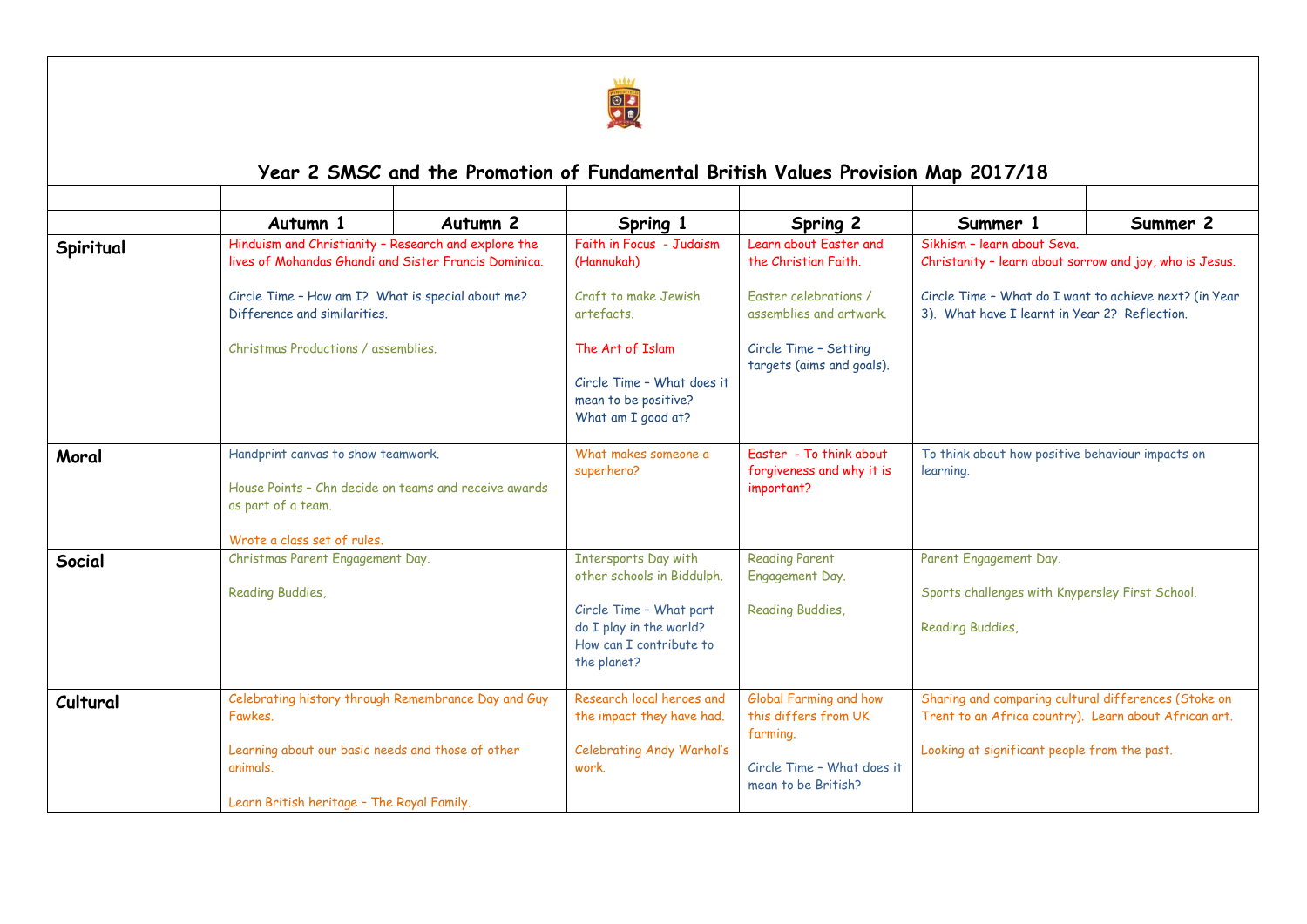|                                  | <b>Fundamental British Values</b>                                                                                                                                   |                                                          |                                                          |                                                                                                                    |  |  |  |
|----------------------------------|---------------------------------------------------------------------------------------------------------------------------------------------------------------------|----------------------------------------------------------|----------------------------------------------------------|--------------------------------------------------------------------------------------------------------------------|--|--|--|
| Democracy                        | Choose class representatives and jobs.<br>House Points - Chn decide on teams and receive awards<br>as part of a team.                                               | Vote - Who is the best<br>superhero and why?             | Debate - Should farm<br>animals be used for food?        | Debate - Should all animals be kept in the wild?                                                                   |  |  |  |
| Rule of Law                      | Traffic Light Behaviour System.<br><b>Class Rules</b><br>Guy Fawkes.                                                                                                | Traffic Light Behaviour<br>System.<br><b>Class Rules</b> | Traffic Light Behaviour<br>System.<br><b>Class Rules</b> | Traffic Light Behaviour System.<br><b>Class Rules</b>                                                              |  |  |  |
| Individual Liberty               | Children choose roles for a Christmas production /<br>they take turns to speak, listen and act.<br>Recognise what we like and dislike and our choices.<br>E-safety. |                                                          | Circle Time - It ok to<br>have different opinions?       | Conscience Alley - children to decide for/against and<br>the opportunity to change their mind.<br>Healthy choices. |  |  |  |
| <b>Mutual Respect</b>            | Circle time - Knowing that others have the right to<br>speak.                                                                                                       | Circle time - thinking of<br>others.<br>Anti-bullying.   | What does it mean to be<br>kind? (The Rainbow Fish)      |                                                                                                                    |  |  |  |
| Tolerance of<br>different Faiths | Hinduism and Christianity - Research and explore the<br>lives of Mohandas Ghandi and Sister Francis Dominica.                                                       | Faith in Focus - Judaism<br>(Hannukah)                   | Learn about Faster and<br>the Christian Faith.           | Sikhism - learn about Seva.<br>Christanity - learn about sorrow and joy, who is Jesus.<br>African culture          |  |  |  |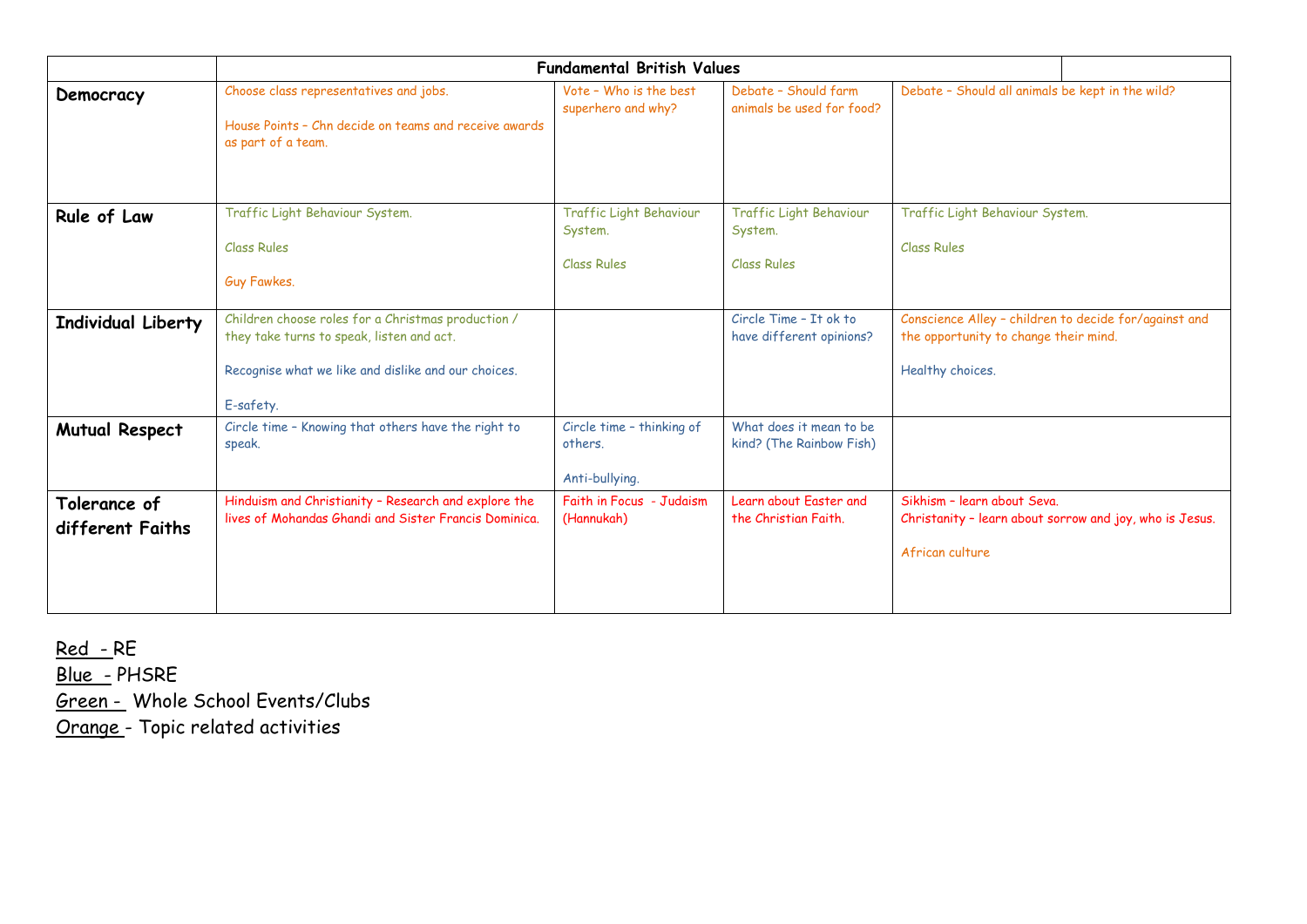

## **Year 3 SMSC and the Promotion of Fundamental British Values Provision Map 2017/18**

|           | Autumn 1                                                                                                                                                                                                          | Autumn <sub>2</sub>                                                                                                                                                                                                                                                                                                                                                                                                                                                                                                                                             | Spring 1                                                                                                                                                                  | Spring 2                                                                                                                                                                                                                                                                                                                                                     | Summer 1                                                                                                                                                                                                                                                   | Summer 2                                                                                                                                                                                                                                                                                               |
|-----------|-------------------------------------------------------------------------------------------------------------------------------------------------------------------------------------------------------------------|-----------------------------------------------------------------------------------------------------------------------------------------------------------------------------------------------------------------------------------------------------------------------------------------------------------------------------------------------------------------------------------------------------------------------------------------------------------------------------------------------------------------------------------------------------------------|---------------------------------------------------------------------------------------------------------------------------------------------------------------------------|--------------------------------------------------------------------------------------------------------------------------------------------------------------------------------------------------------------------------------------------------------------------------------------------------------------------------------------------------------------|------------------------------------------------------------------------------------------------------------------------------------------------------------------------------------------------------------------------------------------------------------|--------------------------------------------------------------------------------------------------------------------------------------------------------------------------------------------------------------------------------------------------------------------------------------------------------|
| Spiritual | <b>Celebration of Festivals</b><br>appropriate in the Autumn term -<br>Diwali etc                                                                                                                                 | Celebration of Christingle<br>Christmas/Christmas production.<br>Harvest assembly.                                                                                                                                                                                                                                                                                                                                                                                                                                                                              | Symbols of Worship<br>Compare and contrast the symbols,<br>actions and gestures used in<br>worship by different communities.                                              | Chinese new year<br>Easter<br>Red nose day<br>Comic relief<br>Sports relief<br>Sharing food and Religious<br>festivals. Investigate some<br>features of key religious festivals<br>and celebrations and identify<br>similarities and differences.                                                                                                            | Explore and reflect on the stories<br>of creation in Judaism and<br>Christianity.                                                                                                                                                                          | Judaism and Christianity religious<br>leaders.<br>To deepen their understanding of<br>good and not so good feelings, to<br>extend their vocabulary to enable<br>them to explain both the range of<br>intensity of their feelings to<br>others.<br>Circle time - emotions and how we<br>deal with them. |
| Moral     | Traffic lights<br>Reward system house points.<br>Circle time.                                                                                                                                                     | Behaviour outside school.<br>That there are different kinds of<br>responsibilities, rights and duties<br>at home, school and in the<br>community.                                                                                                                                                                                                                                                                                                                                                                                                               | Enjoy new experiences.<br>Gathering and using data.<br>Self-reflection including how we<br>influenced by our perception of<br>peers behaviour.                            | Debate - Should children have<br>worked in factories?                                                                                                                                                                                                                                                                                                        | To recognise what constitutes a<br>positive, healthy relationship and<br>develop the skills to form positive<br>and healthy relationship.<br>*to recognise ways in which a<br>relationship can be unhealthy and<br>who to talk to if they need<br>support. | The concept of 'keeping something<br>confidential or secret' when we<br>should or should not agree to this<br>and when it is right to 'break a<br>confidence' or 'share a secret'.<br>When is a secret not a secret?                                                                                   |
| Social    | Listen to others, showing<br>attention.<br>Communication including being able<br>to present and communicate ideas.<br>arguments and thoughts.<br>Circle time. Partner/Group work<br>Before and After School Clubs | To begin to listen and respond<br>respectfully to a wide range of<br>people, to feel confident to raise<br>their own concerns, to recognise<br>and care about other people's<br>feelings and to try to see and<br>respect their point of view.<br>Empathy - what does it mean and<br>how can I show it towards others?<br>Children in need<br>Visitors in assemblies<br>School council<br>Child made decisions-theme of the<br>week<br><b>Reflection wall</b><br>Remembrance day- take part at<br>the ceremony at the cenotaph<br>Before and After School Clubs | Faith in focus week.<br>Trip to Gladstone<br>Class assemblies<br>Talk partners<br>Working as a team and in groups<br>Before and After School Clubs<br><b>Young Voices</b> | What being part of a community<br>means. And about the varied<br>institutions that support<br>communities locally and nationally.<br>What was it like to work in<br>factories/a coal mine as a child?<br>Class assemblies<br>Talk partners<br>Working as a team and in groups<br>Before and After School Clubs<br><b>Inspire Dance</b><br>Easter performance | To recognise the consequences of<br>anti-social behaviour i.e. bullying.<br><b>Watch Newsround</b><br>Trip to Trentham<br>Before and After School Clubs                                                                                                    | Before and After School Clubs                                                                                                                                                                                                                                                                          |
| Cultural  | To think about the lives of people<br>living in other places, and people<br>with different values and customs.                                                                                                    |                                                                                                                                                                                                                                                                                                                                                                                                                                                                                                                                                                 | Key questions - Do some people<br>from France live in the UK?                                                                                                             |                                                                                                                                                                                                                                                                                                                                                              |                                                                                                                                                                                                                                                            |                                                                                                                                                                                                                                                                                                        |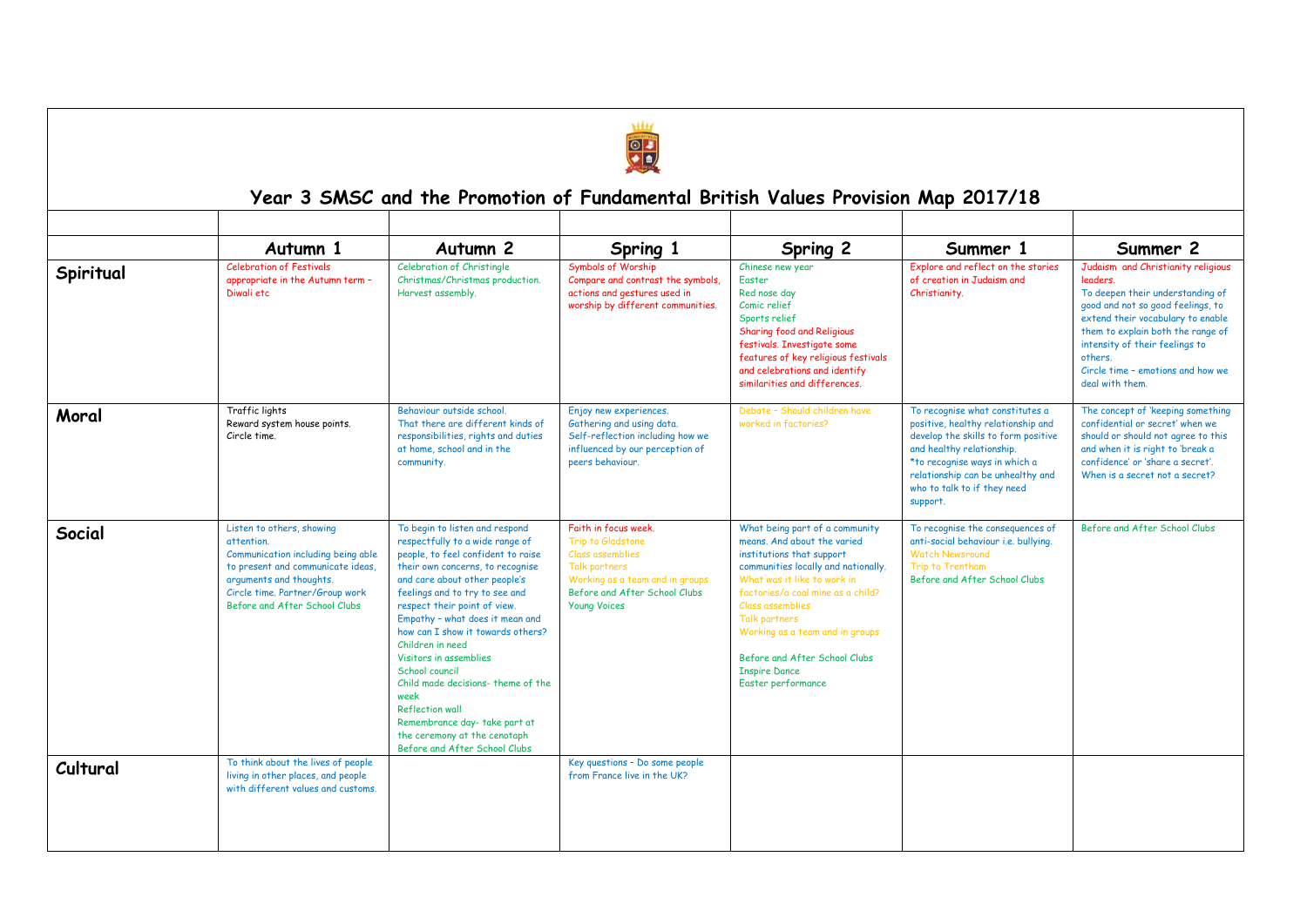| Democracy                        | Debate - Is it right that women<br>didn't hunt?<br>Class votes<br>Mentor jobs in the classroom                                                                                                                                    | <b>Guy Fawkes</b><br>Remembrance day<br>Debate - should animals be part of<br>a circus act?                                                                                                                        | Debate - Should children be<br>banned from eating chocolate?                                                                                                                                                                                          | St Georges day<br>St Patrick's day<br>To begin to develop strategies to<br>resolve disputes and conflict<br>through negotiation and<br>compromise.<br>How to solve an argument with my<br>friends. | Debate - Should the Native<br>Americans have been moved off<br>their land?                                                                                                                                                                                                     |                                                                                                                                                                                                                           |
|----------------------------------|-----------------------------------------------------------------------------------------------------------------------------------------------------------------------------------------------------------------------------------|--------------------------------------------------------------------------------------------------------------------------------------------------------------------------------------------------------------------|-------------------------------------------------------------------------------------------------------------------------------------------------------------------------------------------------------------------------------------------------------|----------------------------------------------------------------------------------------------------------------------------------------------------------------------------------------------------|--------------------------------------------------------------------------------------------------------------------------------------------------------------------------------------------------------------------------------------------------------------------------------|---------------------------------------------------------------------------------------------------------------------------------------------------------------------------------------------------------------------------|
| Rule of Law                      | Classroom/school rules                                                                                                                                                                                                            |                                                                                                                                                                                                                    | To judge what kind of physical<br>contact is acceptable or<br>unacceptable and how to respond.<br>Playground/school rules about<br>physical contact with others.                                                                                      | School rules about health and<br>safety, basic emergency aid<br>procedures, where and how to get<br>help.<br>Practise fire drill/emergency<br>procedures and why we have them.                     | Class and school rules.                                                                                                                                                                                                                                                        | To being to understand why and<br>how rules and laws protect<br>themselves and others are made<br>and enforced.<br>Key question - who is the chief of<br>the UK?<br>What do they do? What rules do<br>they have in place? |
| <b>Individual Liberty</b>        | To think about the lives of people<br>living in other places, and people<br>with different values and customs.                                                                                                                    | School council<br>Circle times                                                                                                                                                                                     | To recognise opportunities to make<br>their own choices about food, what<br>might influence their choices and<br>the benefits of eating a balanced<br>diet.                                                                                           | Show some enthusiasm for the<br>ideas of others.<br>Making decisions.<br>Recalling and applying knowledge<br>creatively and in novel situations.                                                   | to recognise when and how to ask<br>for help and use basic techniques<br>for resisting pressure to do<br>something dangerous, unhealthy,<br>that makes them uncomfortable,<br>anxious or that they believe to be<br>wrona.<br>Peer pressure and strategies to<br>deal with it. | Seal - bullying                                                                                                                                                                                                           |
| <b>Mutual Respect</b>            | To work collaboratively towards<br>shared goals.<br>*to recognise and respond<br>appropriately to a wider range of<br>feelings in others.<br>How can we work as a team?<br>Celebrating success and loss in<br>competitive sports. | Begin to take encouragement and<br>advice from others.<br>To show empathy for others.<br>Resilience including self-<br>motivation.                                                                                 | Faith in focus week.                                                                                                                                                                                                                                  |                                                                                                                                                                                                    |                                                                                                                                                                                                                                                                                | Celebrating success and loss in<br>competitive sports.                                                                                                                                                                    |
| Tolerance of<br>different Faiths | Compare and contrast Judaism and<br>$Islam -$<br>Look at religion in the home.                                                                                                                                                    | Celebrate the Festival of Divali -<br>Compare and contrast both Sikh<br>and Hindu celebrations.<br>Christianity<br>Christmas - Light<br>Light as a symbol for Jesus;<br>quiding star, tree lights,<br>Christingle. | To identify and appreciate the<br>range of national, regional,<br>religious and ethnic identities in<br>the UK<br><b>Symbols of Worship</b><br>Compare and contrast the symbols,<br>actions and gestures used in<br>worship by different communities. | Sharing food and Religious<br>festivals. Investigate some<br>features of key religious festivals<br>and celebrations and identify<br>similarities and differences.                                 | Explore and reflect on the stories<br>of creation in Judaism and<br>Christianity                                                                                                                                                                                               | Judaism and Christianity religious<br>leaders.                                                                                                                                                                            |

Red - RE

Blue - PHSRE Green - Whole School Events/Clubs

Orange - Topic related activities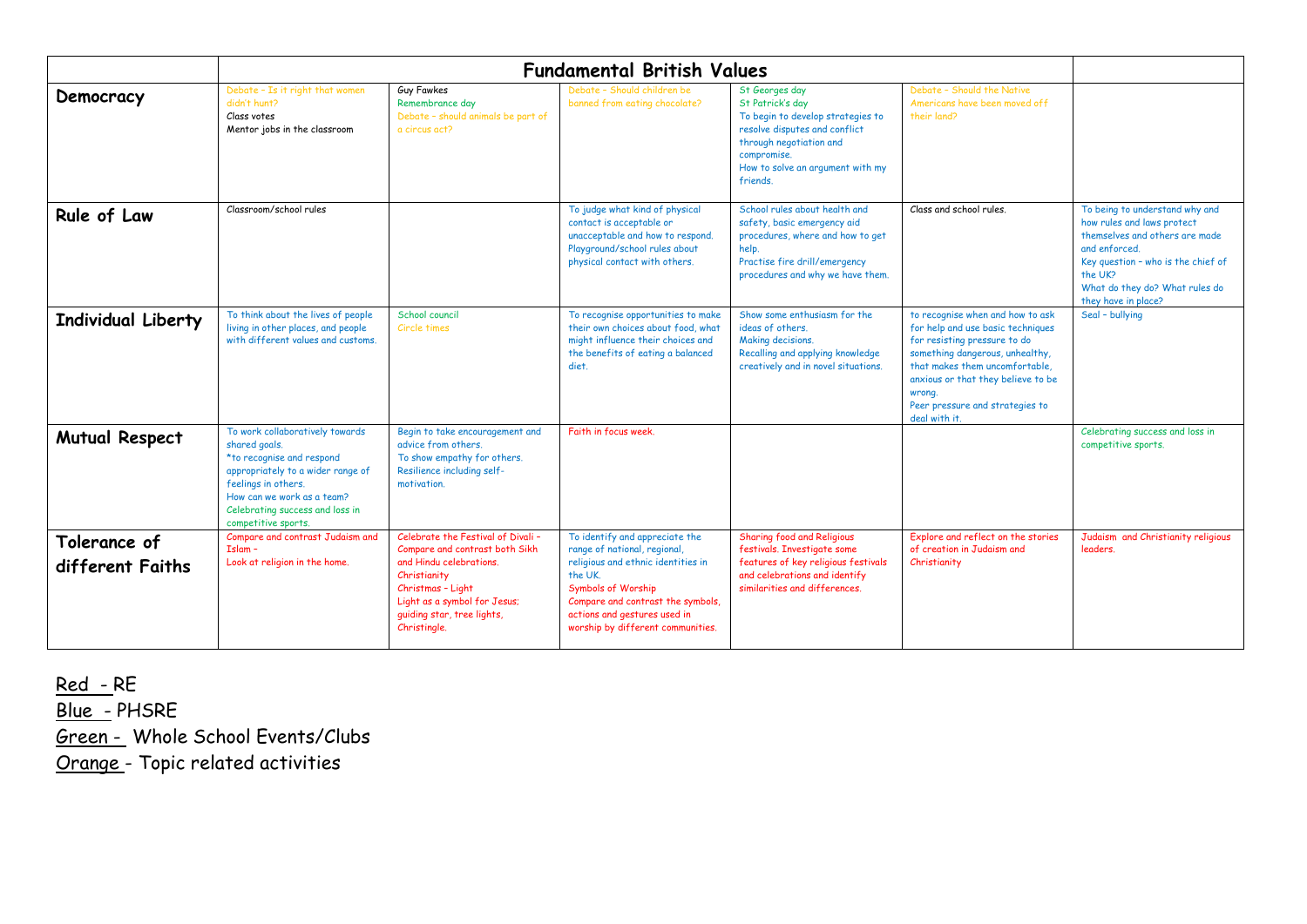

## **Year 4 SMSC and the Promotion of Fundamental British Values Provision Map 2017/18**

| <b>Topic</b> | <b>Habitats</b>                                                                                                                                                                                                                                                                                                                                                                                                                                                                                                                                                                                                                                                                         | Romans                                                                                                                                                                                                                                                                                                                                                                                                                                                                                                                                                                                                                                                                                                                       | Electricity -                                                                                                                                                                                                                                                                                                                                                                                                                                                                                                                                                                                                                                                                  | Volcanoes                                                                                                                                                                                                                                                                                                                                                                        | The Victorians                                                                                                                                                                                                                                                                                                                                                                                                                                                                                                                                                                                                                                                                                                                                                             | Water                                                                                                                                                                                                                                                                                                                                                                                                                                                                                                 |
|--------------|-----------------------------------------------------------------------------------------------------------------------------------------------------------------------------------------------------------------------------------------------------------------------------------------------------------------------------------------------------------------------------------------------------------------------------------------------------------------------------------------------------------------------------------------------------------------------------------------------------------------------------------------------------------------------------------------|------------------------------------------------------------------------------------------------------------------------------------------------------------------------------------------------------------------------------------------------------------------------------------------------------------------------------------------------------------------------------------------------------------------------------------------------------------------------------------------------------------------------------------------------------------------------------------------------------------------------------------------------------------------------------------------------------------------------------|--------------------------------------------------------------------------------------------------------------------------------------------------------------------------------------------------------------------------------------------------------------------------------------------------------------------------------------------------------------------------------------------------------------------------------------------------------------------------------------------------------------------------------------------------------------------------------------------------------------------------------------------------------------------------------|----------------------------------------------------------------------------------------------------------------------------------------------------------------------------------------------------------------------------------------------------------------------------------------------------------------------------------------------------------------------------------|----------------------------------------------------------------------------------------------------------------------------------------------------------------------------------------------------------------------------------------------------------------------------------------------------------------------------------------------------------------------------------------------------------------------------------------------------------------------------------------------------------------------------------------------------------------------------------------------------------------------------------------------------------------------------------------------------------------------------------------------------------------------------|-------------------------------------------------------------------------------------------------------------------------------------------------------------------------------------------------------------------------------------------------------------------------------------------------------------------------------------------------------------------------------------------------------------------------------------------------------------------------------------------------------|
|              |                                                                                                                                                                                                                                                                                                                                                                                                                                                                                                                                                                                                                                                                                         |                                                                                                                                                                                                                                                                                                                                                                                                                                                                                                                                                                                                                                                                                                                              | Narnia                                                                                                                                                                                                                                                                                                                                                                                                                                                                                                                                                                                                                                                                         |                                                                                                                                                                                                                                                                                                                                                                                  |                                                                                                                                                                                                                                                                                                                                                                                                                                                                                                                                                                                                                                                                                                                                                                            |                                                                                                                                                                                                                                                                                                                                                                                                                                                                                                       |
|              | Autumn 1                                                                                                                                                                                                                                                                                                                                                                                                                                                                                                                                                                                                                                                                                | Autumn <sub>2</sub>                                                                                                                                                                                                                                                                                                                                                                                                                                                                                                                                                                                                                                                                                                          | Spring 1                                                                                                                                                                                                                                                                                                                                                                                                                                                                                                                                                                                                                                                                       | Spring 2                                                                                                                                                                                                                                                                                                                                                                         | Summer 1                                                                                                                                                                                                                                                                                                                                                                                                                                                                                                                                                                                                                                                                                                                                                                   | Summer 2                                                                                                                                                                                                                                                                                                                                                                                                                                                                                              |
| Spiritual    | Reviewing progress against<br>objectives.<br>Identify a few areas for<br>improvement.<br>Attempt to make improvements.<br>To reflect upon celebrate their<br>achievements so far at school,<br>identify their strengths, areas of<br>improvement, set high aspirations<br>and goals.<br>*that differences and similarities<br>between people arise from a<br>number of factors i.e. family,<br>ethnic, racial diversity, age, sex<br>and disability.<br>Circle time activities<br><b>Guided Reading</b><br>Improve mastery of techniques<br>such as drawing and painting.<br><b>Class News</b><br><b>Reports on News</b><br>Hot seating characters relating to<br>their own experiences | Resilience including constructively<br>managing change.<br>Recognising and utilising strategies<br>for managing pressure, persuasion<br>and coercion.<br>Push past fears and reflect upon<br>the emotions felt afterwards.<br>3D sculptures and collages.<br>Christmas activities<br>Learning about the lives of the<br>Romans.                                                                                                                                                                                                                                                                                                                                                                                              | Talk about new experience with<br>others.<br>Pencil sketches of the Iron Giant.<br>Use different pencils to show line.<br>tone and texture. Sketch lightly<br>and use shading to show light and<br>shadow. Use hatching and cross<br>hatching to show tone and texture.                                                                                                                                                                                                                                                                                                                                                                                                        | Recognising some of the common<br>ways our brain tricks us.<br>Look at 'Turner' Volcano pictures<br>and explore the art. How does it<br>make them feel?                                                                                                                                                                                                                          | To show an ability to listen and<br>respond respectfully to a wide<br>range of people, to feel confident<br>to raise their own concerns, to<br>recognise and care about other<br>people's feelings and to try to see,<br>respect and at times challenge<br>their point of view.<br>William Morris silk panel designs.<br>Use precise repeating patterns to<br>create their own design in the style<br>of William Morris, Study William<br>Morris and talk about his work<br>using visual language. Use fabric<br>paint or fabric pens to put designs<br>onto material.<br>Sculpture Modroc busts. Create<br>and combine shapes to form a<br>recognisable bust. Include texture<br>that conveys feelings and<br>expression. Add materials to<br>provide interesting detail. | Responding to the need for positive<br>affirmation for self and others.                                                                                                                                                                                                                                                                                                                                                                                                                               |
| Moral        | *that differences and similarities<br>between people arise from a<br>number of factors i.e. family,<br>ethnic, racial diversity, age, sex<br>and disability.<br>Debate: Should we look after<br>plants? - Harvest festival<br>Using the traffic lights for<br>behaviour<br>Following class rules and school<br>rules.<br>Rewards- Team points, Golden<br>tickets, celebration awards.<br><b>Reflection time</b><br>Plenarys reflect on learning<br>Living things and their habitats -<br>taking care of animals as to not<br>endanger them.                                                                                                                                             | *to realise the nature and<br>consequences of discrimination,<br>teasing, bullying and aggressive<br>behaviours (including cyber bullying,<br>use of prejudice-based language,<br>how to respond and ask for help.<br>*to realise the consequences of<br>anti-social and aggressive<br>behaviours such as bullying and<br>discrimination of individuals and<br>communities.<br>Christians were sent to the lions, is<br>this right?<br>Debate: Should you fight for what<br>you want? - Romans and Celts<br>Using the traffic lights for<br>behaviour<br>Following class rules and school<br>rules.<br>Rewards-Team points, Golden<br>tickets, celebration awards.<br><b>Reflection time</b><br>Plenarys reflect on learning | * to recognise and respond<br>appropriately to a wider range of<br>feelings in others.<br>*to resolve different by looking at<br>alternatives, seeing and respecting<br>others' point of view, making<br>decisions and explain choices.<br>*to deepen their understanding of<br>risk by recognising, predicting and<br>assessing risk in different<br>situations and deciding how to<br>manage them responsibly<br>Debate: Should people have no<br>electricity?<br>Using the traffic lights for<br>behaviour<br>Following class rules and school<br>rules.<br>Rewards- Team points, Golden<br>tickets, celebration awards.<br>Reflection time<br>Plenarys reflect on learning | Think of the effect of behaviour on<br>others before acting.<br>*to recognise and manage 'dares'.<br>Debate: Should help be available<br>after an eruption?<br>Using the traffic lights for<br>behaviour<br>Following class rules and school<br>rules.<br>Rewards- Team points, Golden<br>tickets, celebration awards,<br><b>Reflection time</b><br>Plenarys reflect on learning | *to recognise the role of voluntary<br>community and pressure groups,<br>especially in relation to health and<br>wellbeing.<br>Using the traffic lights for<br>behaviour<br>Following class rules and school<br>rules.<br>Rewards- Team points, Golden<br>tickets, celebration awards,<br><b>Reflection time</b><br>Plenarys reflect on learning                                                                                                                                                                                                                                                                                                                                                                                                                           | to develop strategies to resolve<br>disputes and conflict through<br>negotiation and appropriate<br>compromise give rich and<br>constructive feedback and support<br>to befit others as well as<br>themselves.<br>Debate: Should some children have<br>no access to clean water?<br>Using the traffic lights for<br>behaviour<br>Following class rules and school<br>rules.<br>Rewards- Team points, Golden<br>tickets, celebration awards.<br><b>Reflection time</b><br>Plenarys reflect on learning |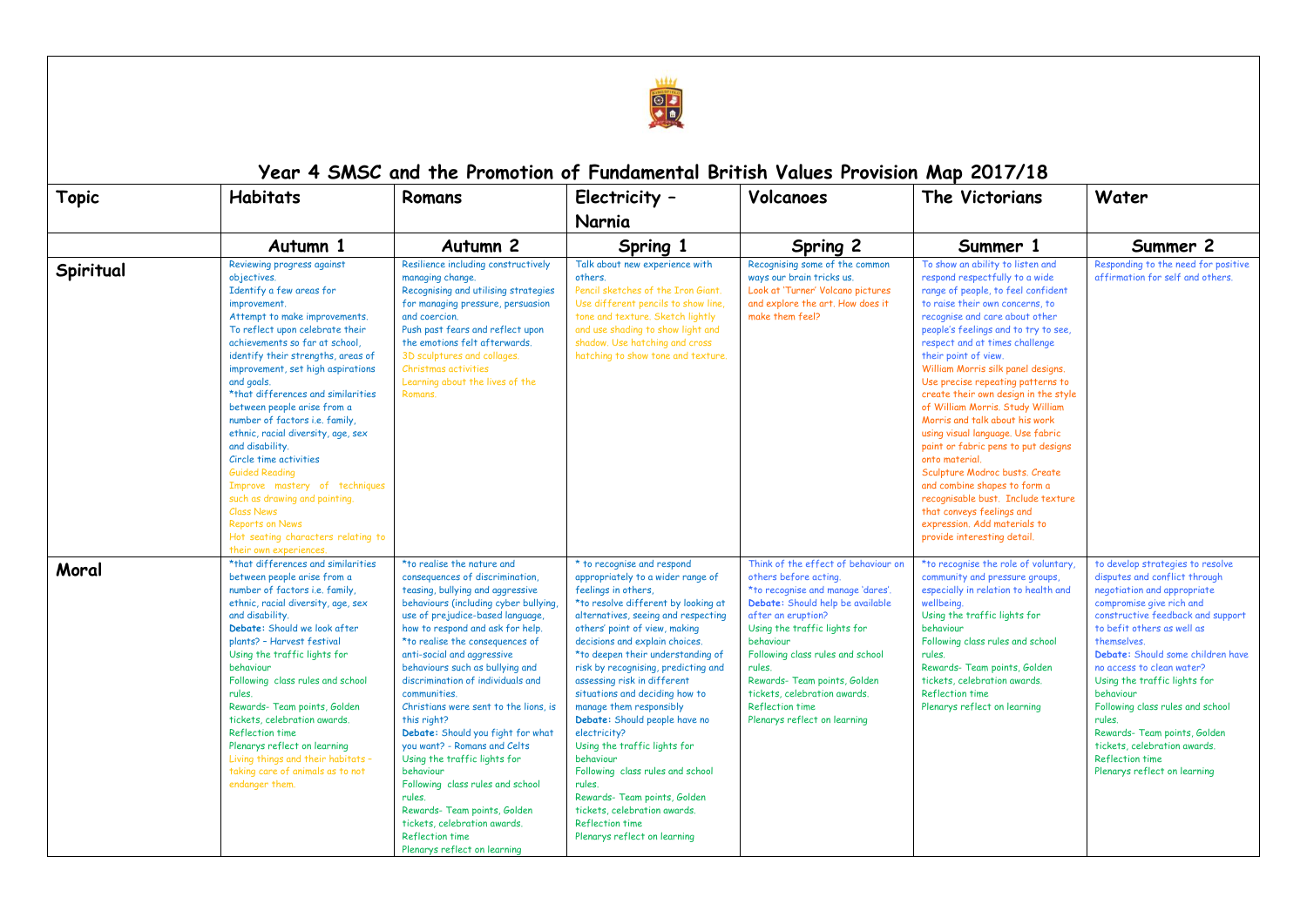|          | * to appreciate the range of         | *to realise the consequences of                                                         | *Self-regulation including managing                     | *strategies for keeping physically                      | *to show an ability to listen and                       | Describe the points of views of   |
|----------|--------------------------------------|-----------------------------------------------------------------------------------------|---------------------------------------------------------|---------------------------------------------------------|---------------------------------------------------------|-----------------------------------|
| Social   | national, regional, religious and    | anti-social and aggressive                                                              | strong emotions.                                        | and emotionally safe including road                     | respond respectfully to a wide                          | others.                           |
|          | ethnic identifies in the UK.         | behaviours such as bullying and                                                         | Team work including facilitation,                       | safety, safety in the environment                       | range of people, to feel confident                      | Begin to understand why some      |
|          | Identification of differences /      | discrimination of individuals and                                                       | constructive feedback and taking                        | and safety online.                                      | to raise their own concerns, to                         | activities feel uncomfortable.    |
|          | similarities between people and how  | communities.                                                                            | on different roles.                                     | * why different rules are needed in                     | recognise and care about other                          | Class assmeblys                   |
|          | these can positively be built upon.  | Roman DEWA experience.                                                                  | * to recognise and respond                              | different situations and how to                         | people's feelings and to try to see,                    | Talk partners                     |
|          | Debate: Should we look after         | Christmas Carols for the old age                                                        | appropriately to a wider range of                       | take part in making and changing                        | respect and at times challenge                          | Working as a team and in groups   |
|          | plants? - Harvest festival           | peoples home Tall Oaks                                                                  | feelings in others,                                     | rules.                                                  | their point of view.                                    | Peer Mentor                       |
|          | KS2 Monitors-elected through         | Talk partners                                                                           | Class assmeblys                                         | Evaluating social norms.                                | Class assmeblys                                         | Visitors in assemblies            |
|          | voting                               | Working as a team and in groups                                                         | Talk partners                                           | Class assmeblys                                         | Talk partners                                           | School council                    |
|          | Talk partners                        | Peer Mentor                                                                             | Working as a team and in groups                         | Talk partners                                           | Working as a team and in groups                         | Child made decisions-theme of the |
|          | Working as a team and in groups      | Carol Singing in Sainsbury's.                                                           | Peer Mentor                                             | Working as a team and in groups                         | Peer Mentor                                             | week                              |
|          | Peer Mentor                          | Visitors in assemblies                                                                  | Faith and Focus week                                    | Peer Mentor                                             | Visit to Oldham Mill                                    | <b>Reflection wall</b>            |
|          | Visit to Chester Zoo                 | School council                                                                          | Visitors in assemblies                                  | Visitors in assemblies                                  | Visitors in assemblies                                  | Before and after school clubs     |
|          | Visitors in assemblies               | Child made decisions-theme of the                                                       | School council                                          | School council                                          | School council                                          | Leavers assembly                  |
|          | School council                       | week                                                                                    | Child made decisions-theme of the                       | Child made decisions- theme of the                      | Child made decisions-theme of the                       |                                   |
|          | Child made decisions- theme of the   | <b>Reflection wall</b>                                                                  | week                                                    | week                                                    | week                                                    |                                   |
|          |                                      |                                                                                         |                                                         |                                                         |                                                         |                                   |
|          | week<br><b>Reflection wall</b>       | Remembrance day-take part at the                                                        | <b>Reflection wall</b><br>Before and after school clubs | <b>Reflection wall</b><br>Before and after school clubs | <b>Reflection wall</b><br>Before and after school clubs |                                   |
|          |                                      | ceremony at the cenotaph                                                                |                                                         |                                                         |                                                         |                                   |
|          | Before and after school clubs        | Before and after school clubs                                                           | <b>Young voices</b>                                     | <b>Inspire Dance</b>                                    |                                                         |                                   |
|          |                                      |                                                                                         |                                                         | Easter performance                                      |                                                         |                                   |
| Cultural | <b>Explore Religious stories and</b> | Investigate the importance for believers<br>of ceremonies in which special moment in    | Faith and focus week                                    | Judaism - Research some key                             | Christianity and Judaism- Identify                      | Christianity and Judaism -        |
|          | teachings about the environment      | the life cycle are marked.                                                              | LENT: Engage with a variety of                          | events in the development of                            | some of the ways in which religions                     | Identify the main features and    |
|          | and identify their impact on         | Children to look at Christenings and why                                                | people about their beliefs and                          | religious tradition and explain the                     | name and describe attributes of                         | patterns of an act of worship and |
|          | behaviour                            | they are important, creating an invitation.                                             | values and ask questions about the                      | impact on believers.                                    | God and makes links with belief and                     | talk about the importance of      |
|          | Children to explore jewish festival  | Children to look at Bar Mitzvah and                                                     | way commitment affects their                            | Assembly visitors                                       | practice.                                               | worship for believers.            |
|          | of Sukkoth. Children to create a     | compare and contrast to christenings.                                                   | lives.                                                  |                                                         |                                                         |                                   |
|          | diary entry of a Jewish believer     | Children to explore how special events are<br>held in different places they are held in | Sustainable energy.                                     |                                                         |                                                         |                                   |
|          | about how it helped them to feel     | Children to look at how schools and this                                                | Children are to locate sustainable                      |                                                         | Use evidence to ask questions and                       | Place events, artefacts and       |
|          | closer to God.                       | school have changed over time. How not                                                  | energy farms. Watch digital                             |                                                         | find answers to questions about the                     | historical figures on a time line |
|          | Name and locate the countries of     | many Romans went to school, what were                                                   | clips/observe photographic sources                      |                                                         | past. Victorian inventors- James                        | using dates. Look at the          |
|          | Europe and identify their main       | the schools like? Who went to school?                                                   | of a range of sustainable energy                        |                                                         | Bateman, James Brindley.                                | development of water systems by   |
|          | physical and human characteristics.  | Similarities and differences between then<br>and now. Use appropriate historical        | sources: tidal power, solar energy,                     |                                                         |                                                         | the Romans e.g. Aguaducts.        |
|          | Explain own views about locations,   | vocabulary to communicate, including:                                                   | wind energy. To ask and answer                          |                                                         | Describe changes that have                              |                                   |
|          | giving reasons. Comparing England    | dates, time period, era, change,                                                        | questions about the physical and                        |                                                         | happened in the locality of the                         |                                   |
|          | to America (North and South).        | chronology. Children will place important                                               | human characteristics of                                |                                                         | school throughout history. Children                     | Discuss the need for and          |
|          | Where would your preferred place     | dates from Roman History onto a timeline.                                               | sustainable energy.                                     |                                                         | are to look at the local history,                       | development of sewage and water   |
|          | be to live? Why? Give opinions and   | Use dates and the terms chronological                                                   | Parent engagement day                                   |                                                         | settlements, canals, silk and mining.                   | systems by the Victorians.        |
|          | reasons, Research.                   | order.<br>Use more than one source of evidence for                                      | Assembly visitors                                       |                                                         | Use dates and terms to describe                         |                                   |
|          | Use a range of resources to          | historical enquiry in order to gain a more                                              |                                                         |                                                         | events.                                                 |                                   |
|          | identify the key physical and human  | accurate understanding of history. Visit to                                             |                                                         |                                                         |                                                         |                                   |
|          | features of a location. Looking and  | a museum/ Chester to examine Roman                                                      |                                                         |                                                         |                                                         |                                   |
|          | different physical features of the   | artefacts.                                                                              |                                                         |                                                         | Describe the characteristic                             |                                   |
|          | habitats, have the human-made        | Use literacy, numeracy and computing<br>skills to a good standard in order to           |                                                         |                                                         | features of the past, including                         |                                   |
|          | features made an impact? Is it a     | communicate information about the past.                                                 |                                                         |                                                         | ideas, beliefs, attitudes and                           |                                   |
|          | positive or negative impact? Why?    | Children will present facts about what                                                  |                                                         |                                                         | experiences of men, women and                           |                                   |
|          | Etc.                                 | they have learnt about Romans in a variety                                              |                                                         |                                                         | children, Children are to research                      |                                   |
|          | Use maps, atlases, globes and        | of ways- fact pages, posters, booklets,                                                 |                                                         |                                                         | Famous Victorians, Compare their                        |                                   |
|          | digital/computer mapping to locate   | word processed articles, comic life, power<br>point presentations to show what the      |                                                         |                                                         | attitudes, beliefs and way of life to                   |                                   |
|          | countries and describe features.     | children have learnt                                                                    |                                                         |                                                         | ours today.                                             |                                   |
|          | Children are to locate and describe  | Suggest causes and consequences of some                                                 |                                                         |                                                         |                                                         |                                   |
|          | Australia, America and England.      | of the main events and changes in history.                                              |                                                         |                                                         |                                                         |                                   |
|          | Parent engagement day                | Discuss why the Roman's invaded other                                                   |                                                         |                                                         | Understand the concept of change                        |                                   |
|          | Assembly visitors                    | countries and the reasons for this. What                                                |                                                         |                                                         | over time, representing this, along                     |                                   |
|          | Class vote for school council rep    | impact did this have? What was the<br>Roman's legacy? E.g. roads, buildings,            |                                                         |                                                         | with evidence, on a time line.                          |                                   |
|          |                                      | democracy.                                                                              |                                                         |                                                         |                                                         |                                   |
|          |                                      | Describe different accounts of a                                                        |                                                         |                                                         |                                                         |                                   |
|          |                                      | historical event, explaining some of the                                                |                                                         |                                                         | Parent engagement day                                   |                                   |
|          |                                      | reasons why the accounts may differ.                                                    |                                                         |                                                         |                                                         |                                   |
|          |                                      | Christmas performance                                                                   |                                                         |                                                         |                                                         |                                   |
|          |                                      | Assembly visitors                                                                       |                                                         |                                                         |                                                         |                                   |